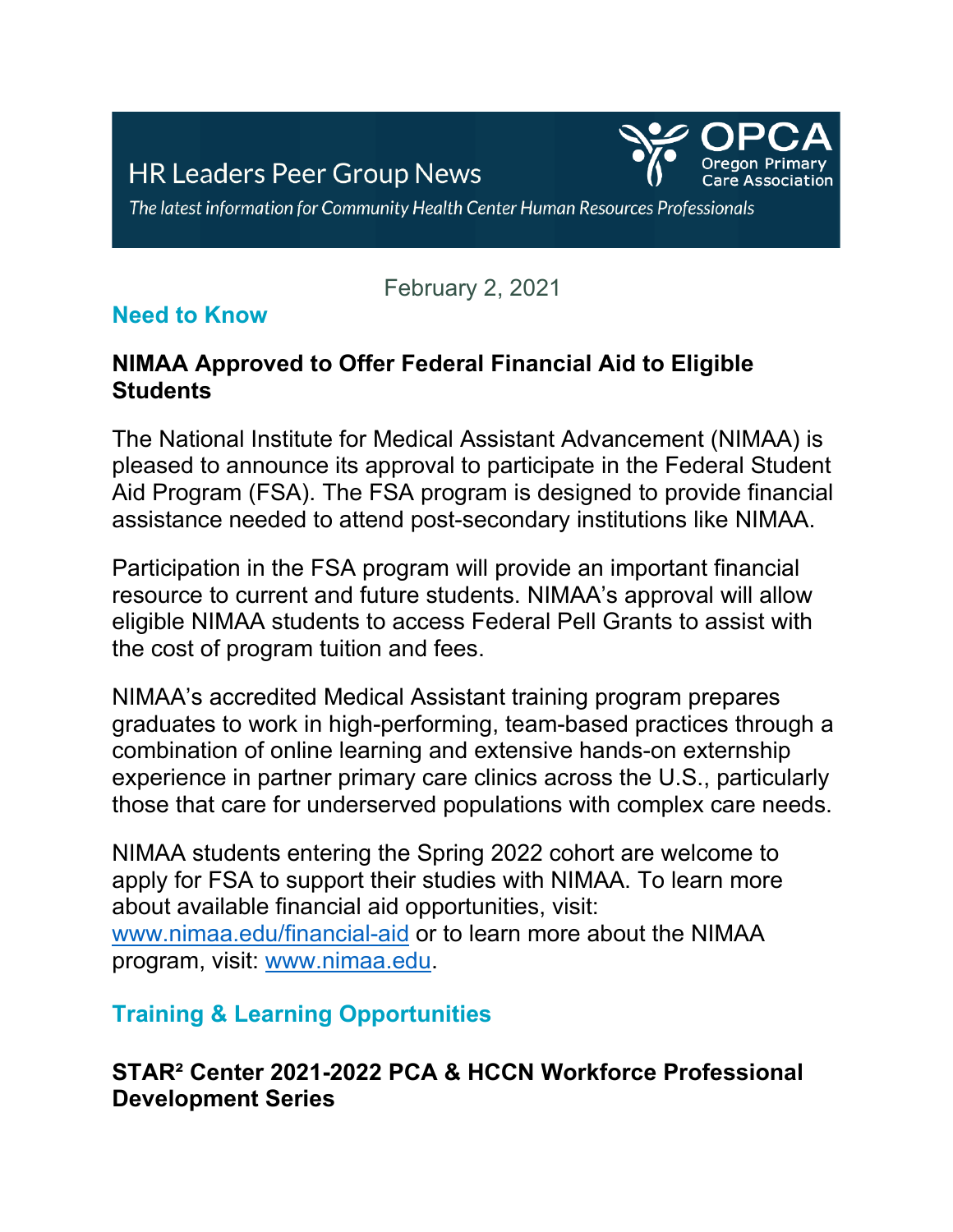The STAR² Center team invites workforce staff from PCA and HCCN teams to participate in the upcoming [workforce professional](https://us02web.zoom.us/meeting/register/tZwvceGprzojG9H5geWj8lTypZw8qf8R7Dw7)  [development series.](https://us02web.zoom.us/meeting/register/tZwvceGprzojG9H5geWj8lTypZw8qf8R7Dw7) Faculty and guest speakers will bring their expertise in all things workforce to share insight from the national, regional, and state levels with the learning cohort. This semi-monthly series running from December 2021 to June 2022 will consist of four web-based, hour-long sessions and will provide an observation and discussion of a topic from a variety of perspectives. Through this series, the STAR² Center team aims to bolster workforce efforts internally at PCAs and HCCNs, and to help those teams to provide a robust support system for recruitment and retention at their health centers. Topics covered during this year's series will include workforce action plans, using data in workforce planning, employee satisfaction and wellness and more!

Tentative Dates – All at 11:00am PST:

- December 15, 2021 [Archived session](https://chcworkforce.org/videos/21-22-pca-hccn-series-session-1/)
- February 16, 2022
- April 13, 2022
- June 14, 2022

# **Planning and Financing a Capital Project to Accommodate Integrated Care Learning Collaborative**

Through a series of six monthly interactive learning sessions conducted between February and May 2022, Capital Link's Planning and Financing a Capital Project to Accommodate Integrated Care Learning Collaborative is designed to assist health centers that anticipate the need for a capital project during the next one to five years. The Learning Collaborative will provide practical direction and tools for planning, financing, and completing a capital project. The webinar series will also include suggestions for organizational readiness, select financial and operational benchmarks, financial